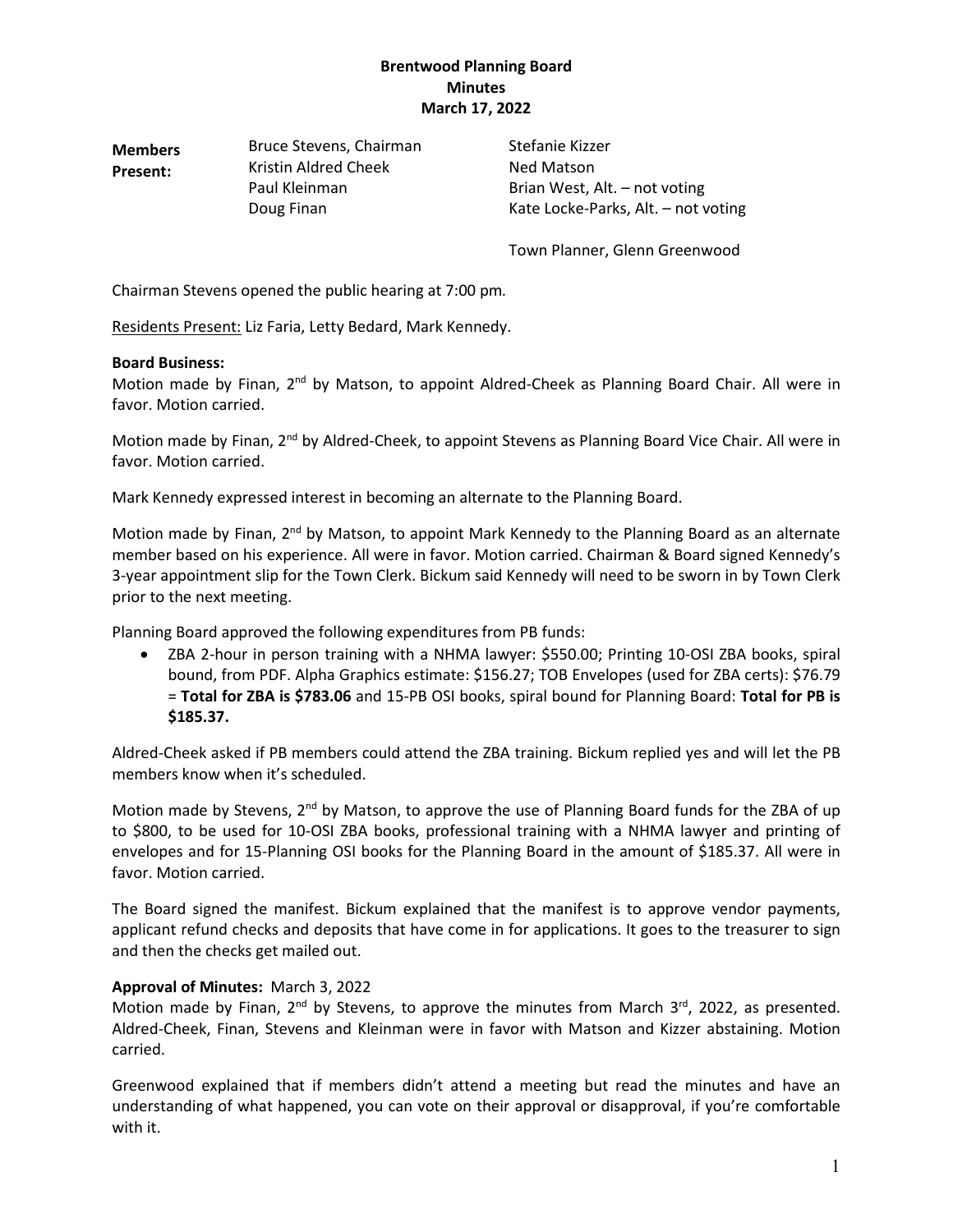**7:00 pm: Continued Site Plan Review Application:** Applicant/Owner: Wayne Donohue of W.A.D. Property Management, LLC. Site is located at 13 Prescott Road, Brentwood, NH 03833 referenced by tax map 210.055.000. The proposal is to show the existing improvements, to relocate the existing sign and to show the location of the proposed 50' x 100' building. Property is located within the residential/agricultural zone. \*Applicant has requested a continuation to April 21<sup>st</sup>, 2022, at 7 pm at the Town Office.

Motion made by Stevens,  $2<sup>nd</sup>$  by Finan, to continue the hearing for W.A.D. Property Management, LLC to **April 21, 2022, at 7 pm at the Town Office**. Bickum added if there is a meeting location change, it will be noted on the posted agenda for that meeting.

**7:00 pm: Site Plan Review & Conditional Use Permit Application:** Applicant Sig Sauer, Inc., 18 Industrial Drive, Exeter, NH 03833; Owner Sig Arms, Inc. with a mailing address of 72 Pease Blvd. Newington, NH 03801. A portion of this site is located in Brentwood, at 233 Exeter Rd. (Rte. 27), Brentwood, NH 03833 referenced by tax map 203.026.000. Intent is to expand the parking area for Sig Sauer near the upper deck. This area has a smaller existing gravel parking area currently, but it is undersized and messy during the wet weather. There are two man made wetlands that are located between the parking lots that will be impacted for the construction of this parking area. \*\*\*This application was withdrawn by the applicant on 3-16-2022 (letter on file). Closed, no further action.

**7:00 pm: Planning Board Work Session:** Discuss PB procedures, zoning, subdivision and site plan regulations and any possible proposals to discuss. Another work session is scheduled for March  $31<sup>st</sup>$  at 6:00 pm and to review the draft impact assessment with Bruce Mayberry (emailed to Board).

Greenwood explained the importance of meeting attendance for alternates because even though the Board members may all be present, alternates can take part in the discussions, they just wouldn't be able to vote. It's important for alternates to know what is going on in case they are needed to fill a vacancy. Board discussed alternates sitting at the table, which is fine, as long as it's clear who is voting and who isn't. If it becomes confusing, alternates could sit in the front row but it's easier for alternates to participate if they are at the table. For example, at the next large meeting, alternates could sit at a separate table in the front next to the Board members.

Stevens mentioned that the last large meeting got out of hand and in the future a microphone set up like at Town Meeting and possibly have a police officer in attendance. The Board will discuss facts with applicant and engineers first. Then audience members can put a hand up, Chair recognizes them, they come up to a separate table with a microphone. Bickum added only during the public comment session; open it and close it. Stevens offered to help set up the next BRC meeting and Bickum to email a time to set it up. Stevens said this will be a formal process, applicant will have a stenographer present.

Greenwood said all of the members and alternates should look at the disqualification standards. The NH state disqualification standard is only advisory. There is no real way to disqualify a planning board member except for malfeasance of duty; so, if you don't attend meetings, you can be disqualified. The disqualification statute says if you are a planning board member, you shouldn't sit on something if you have an interest in an issue that is different from other residents in Town. And can you meet the standards for a juror? Juror standards from The Planning Board in NH handbook (on file).

Matson said he doesn't have a financial tie to this whatsoever. Finan said that's only one of many. Greenwood said another is abutter status. If you are an abutter to the property, no matter if you feel you are unbiased, the supreme court has said you're not similarly situated; you are differently situated than other people in Town. The Town of Brentwood the abutter requirement is 200', the state's requirement is a direct abutter or across the street or a stream. Brentwood has a higher standard.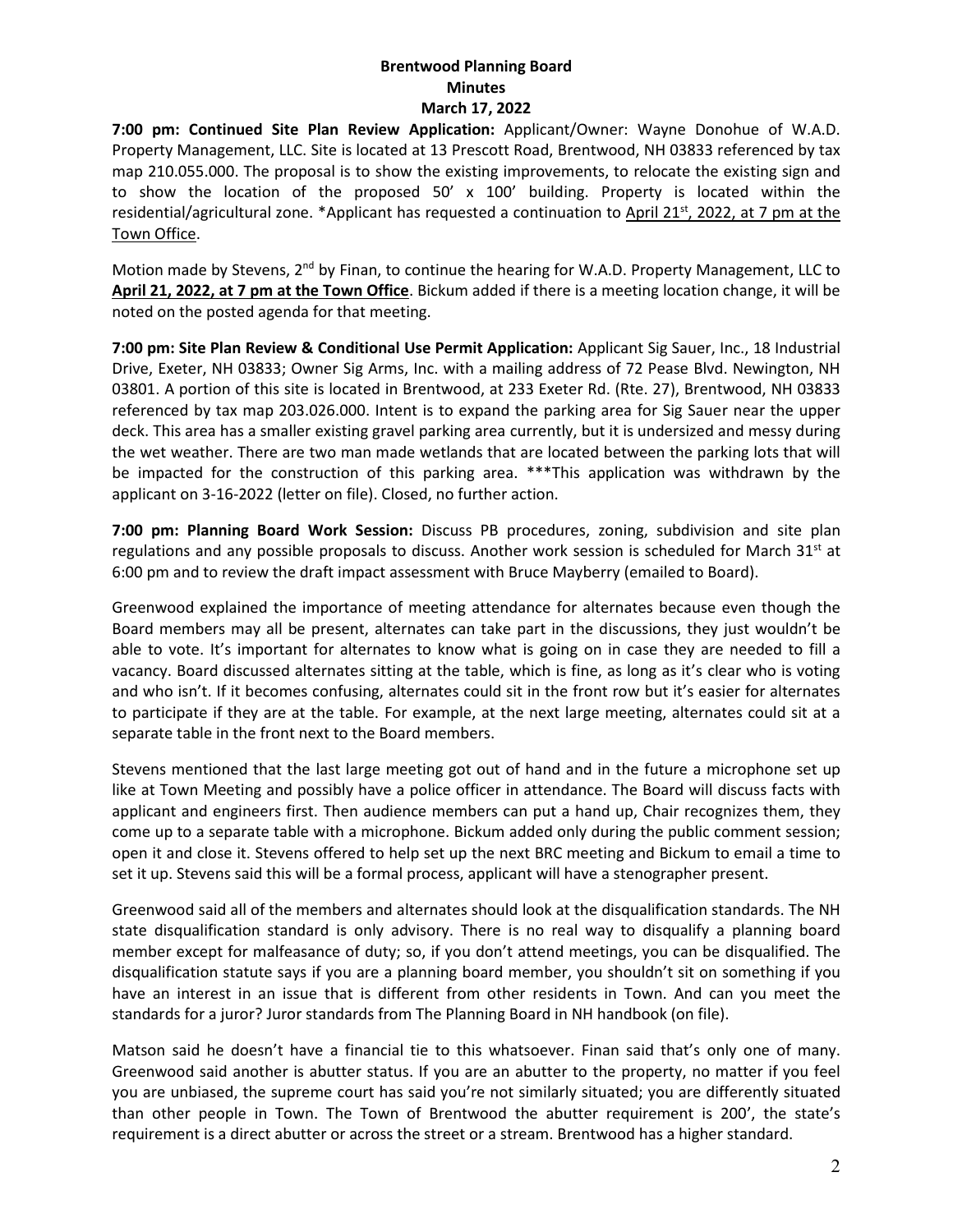Kleinman read a line from Buckley's NHMA email on disqualification (on file): "….should carefully consider whether it would be prudent to recuse. In making a decision, could seek the guidance of fellow board members by asking for an advisory vote…" Greenwood said he also mentions it was concerning. But an advisory vote is the only mechanism in the disqualification statute, there can be an advisory vote by the Planning Board to let a member know if the rest of the members think that their situation creates some reason for disqualification. But even if that vote is 6 to 1, it is still the decision of the member themselves as to whether they should recuse themselves. The problem being a judge on the other end of this thinks if it was a proper decision or not. If someone doesn't recuse, a judge could say they should have, and remand it back to the Town. It's an important consideration for Planning Board members to reflect on with participation on any given hearing. Finan said it's an ethical standard and if you aren't sure, you could approach the Board to get an opinion. You make that decision, but that decision could cost the Town thousands of dollars in legal fees.

Matson said he's willing to do what's best for the Town. Kleinman didn't understand the fee requirement. Kleinman referenced the NHMA email from Buckley regarding fees, "This would likely cause the Town of Brentwood to be required to pay the applicant's attorney's fees on appeal to the Superior Court…" and didn't understand the basis for these fees. Greenwood said most of the pleadings he's seen include the request by the plaintiff that there be payment of attorney's fees, in land use law it rarely happens; decisions usually say I'm not granting attorney's fees.

Matson said he's made statements on the record of expressing his opinion and his opinion is in line with the Town and with other people, but he gets it and will do what's best for the Town.

Aldred-Cheek had read something about "before a formal application, so before jurisdiction is invoked, nothing that any member says would disqualify them from considering the application." Greenwood thought that it was regarding the preliminary procedures and those are specifically non-binding discussions. Board members can ask questions and it's a give and take, it's non-binding and there are no decisions. Regardless of whether Kate asked 90 questions during design review as a Planning Board member about the environmental issues, that can't be held against her once it comes for the formal application. But that protection is to Planning Board members only, not those that aren't Planning Board Members.

Kizza asked about one of the juror standards (on file) ...." Is employed by or employs any party in the case". She is a civil engineer, and her company is contracted as a subconsultant to other engineers or sometimes her company contracts subconsultants. If there is a company that provides a study or report and she's under contract with them through work, would she need to recuse herself. Greenwood said if you are contracted to do work with that firm, then yes. But if they are contracted with your firm on a project that you don't have anything to do with, if you explained those circumstances, that's transparency. Kizza added would that change being a shareholder. Greenwood said yes it would, because the statute says if there is some interest gained by the Planning Board member by the result of the process. Be up front about it. Kizza will bring it up to the Board if it ever happens. Kizza said Ned and I live on the same street, one street over, not direct abutters within the 200' radius but we are friendly with people on Fellows Road, who have a group opposed to the project. One of the neighbors reached out to her for her civil engineer experience to make sense of the Traffic Impact Analysis submitted. She explained site distance etc. and never gave an opinion. Would that be a problem? Greenwood didn't believe so, a discussion between neighbors.

Aldred-Cheek asked about having the Town's attorney present on April 7th. Stevens said it's expensive, let's lay out the facts of the case first. Greenwood mentioned that when he met with Mr. Falzone and his engineer on March 16<sup>th</sup>, Mr. Falzone offered to pay for the Town's legal fee to have representation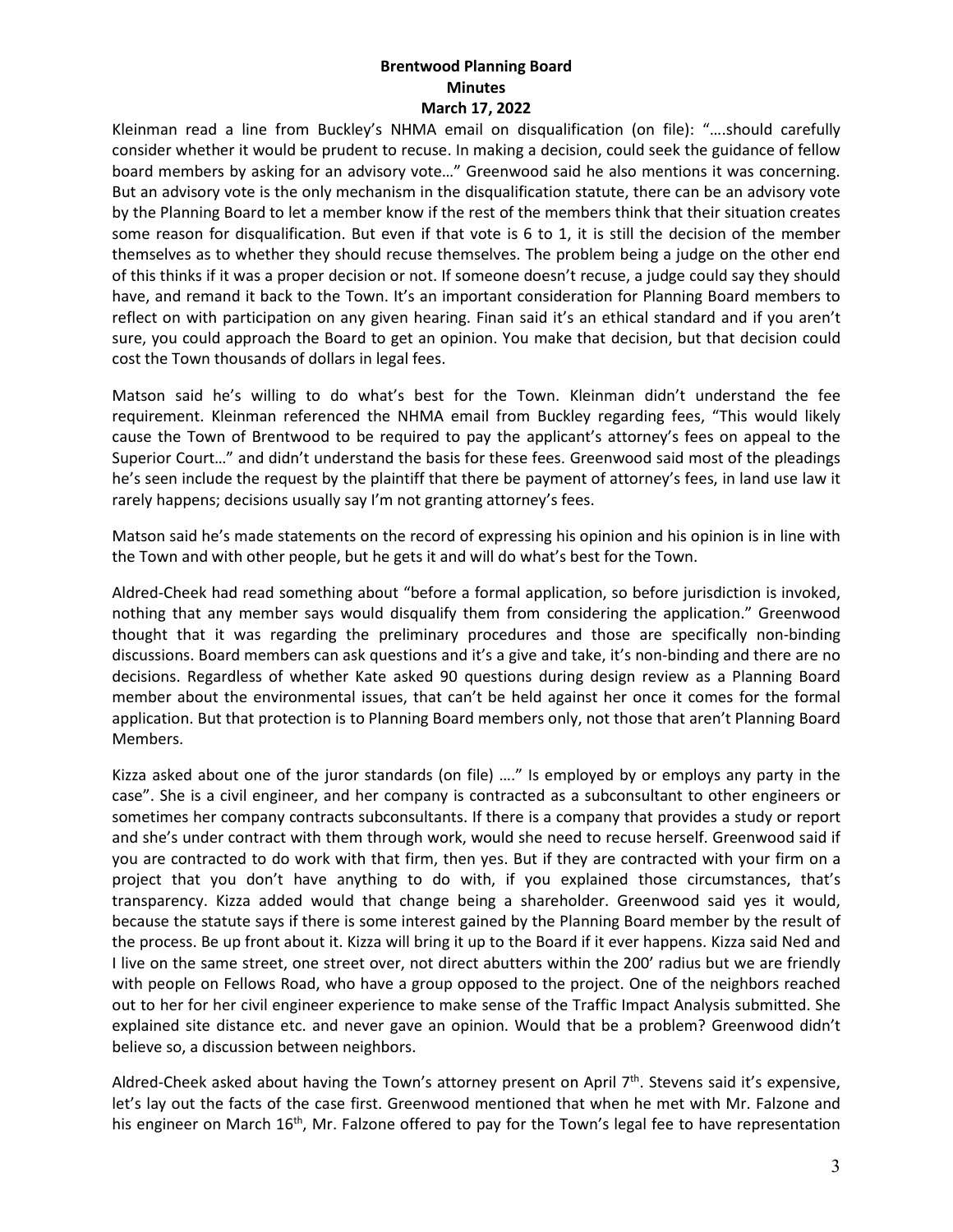present. We have professionals at his expense now reviewing the hydrogeological study etc. It would be the same thing, a peer review. Stevens said the invoice comes to the Town. Kleinman was against it. If someone was paying my fee and I was counsel to the Town and potentially had an adversarial relationship, and that other party is paying my fee, he wouldn't be able to accept that, a violation of the rules of professional responsibility. Stevens said but there is separation. The Town may engage agents, an attorney can be an agent, an engineer, fire consultants etc. are agents and do peer reviews. The bill comes to the Town of Brentwood. Bickum clarified that the money would be paid to the Town by the applicant and then the attorney's bill comes to the Town and is paid by the Town. Aldred-Cheek said the obligation is still to your client, the Town. Stevens agreed. Kleinman said there's an appearance of impropriety. Greenwood and some Board members disagreed. Kennedy asked how do we pay other professionals then? Aldred-Cheek tabled this and wanted to talk to Walter and see what he thinks. Greenwood will call Walter Mitchell. Stevens asked so if Walter sees no conflict does the Board want Walter at the meeting or not? Greenwood values having Walter participating. Why not early on, have someone counsel us. Kleinman didn't disagree but not at Falzone's expense. Greenwood said and Walter may agree with that. Stevens asked if the Board want to assume the cost. Other legal questions come up and we don't have that kind of money. Aldred-Cheek said whatever we do, we need to document, and she would like someone there to represent the Board. Stevens suggested Greenwood speak to Walter about how he feels about it and if he is available on April 7<sup>th</sup> to attend. Then it can be confirmed at the March 31<sup>st</sup> work session. Greenwood will call Walter tomorrow. Stevens added it would be good to have Walter there to advise the Board.

### **Zoning:**

Board discussed zoning items from notes taken in late 2021 and YTD (on file). Kennedy asked about #1.

#### **#1. Define rural character?**

Aldred-Cheek wanted to do a mini-research project for something supportable and she can come back to the Board with some ideas on how to quantify or write something. Stevens added and that would pass legal muster. Locke-Parks read her document: Rural area is a geographic area outside towns and cities. Low population density, agricultural areas and forested areas, resource extraction. Subject to boom-and-bust cycles. Rural areas in the U.S. definitions vary in different parts of the U.S., tend to be older population and poorer areas. This was Brentwood 30 years ago. Aldred-Cheek said rural character is something different and the economy has changed. We're not Montana or a mining town. That will be the challenge, the character part. Stevens added it's a process and any final verbiage would need legal review prior to going on the ballot. Finan said it's subjective; compared to a larger city, it seems rural but if you're from Colebrook NH, it might seem busy. Kizza asked about discussing this with the Economic Development Committee. Kennedy said be careful with that definition because then every decision is tied to that definition. Embed it into the ordinance or it will be a noose. The definition will be so gray, rural character has to be in the ordinance. Aldred-Cheek said how do you use it as a measuring stick. Kennedy asked how does economic development meet rural character? Faria said they want stars, not sidewalks and streetlights. Kennedy said 2 acres 200' of frontage is a good start. Locke-Parks wanted to leave some trees in developments. Aldred Cheek mentioned dark sky compliant tied to rural character. Stevens said there is usually a lighting page in an application, you need some for safety. Board to review again.

### **#2. Discuss Multi-Family ordinance and workforce:**

Aldred-Cheek suggested waiting on workforce housing because the Regional Planning Commission is doing a housing study, economic development will look at it, interns are doing research and gathering some facts. Stevens said it means greater density and people don't want greater density. Affordable = greater density. There needs to be some education on this, but some will say it's not rural character.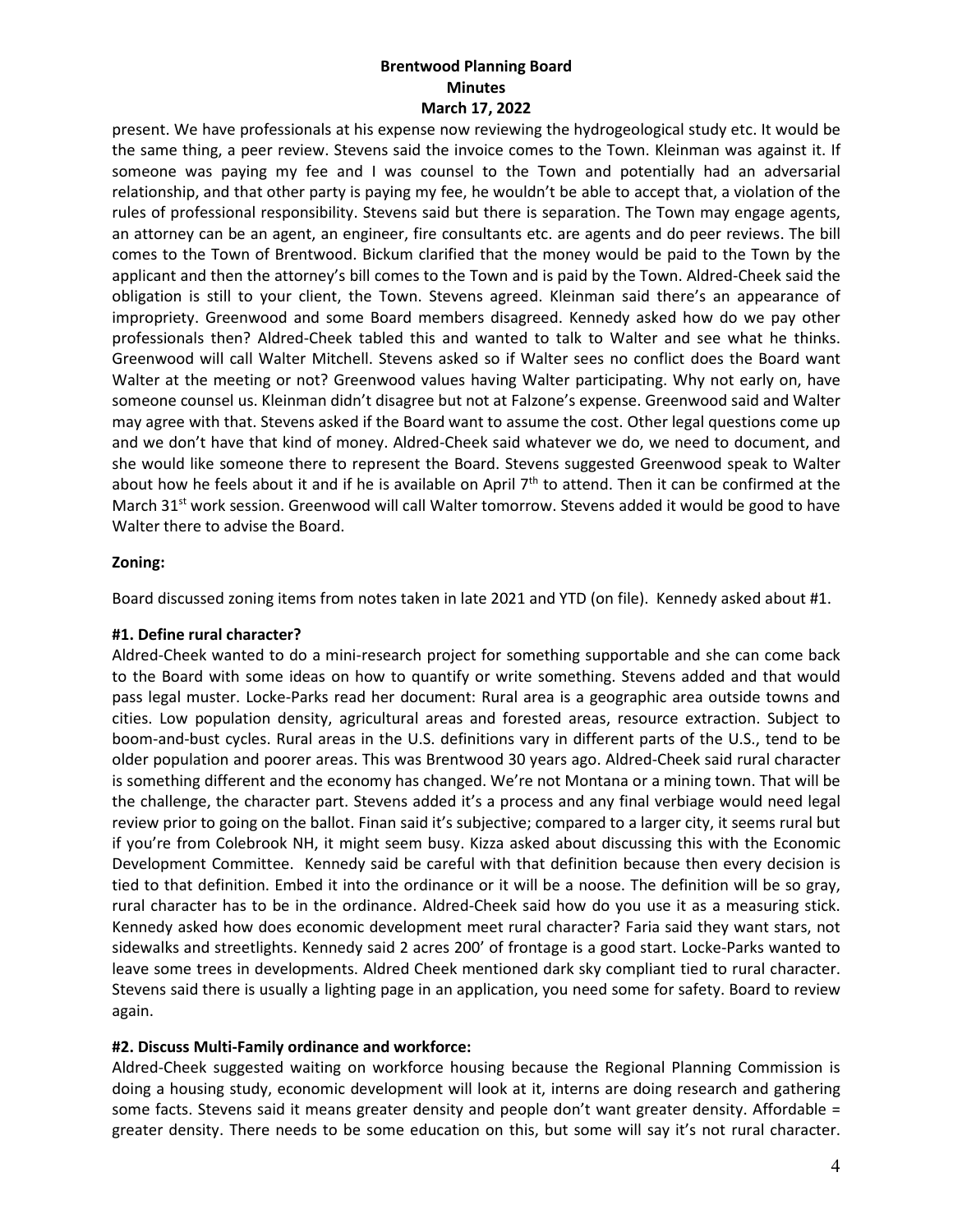Board discussed. Kennedy said workforce it's restricted to only selling if for about 15% more than what you paid for it. And a neighbor that isn't in a workforce home, can sell it for a lot more. Stevens said the issue is people see developments coming in as lowering their net worth. Kennedy said it doesn't though. Greenwood said as a result, we're not in compliance with state law. A developer could come in and say you don't have workforce, take us to court and a judge could provide a builder's remedy to allow them to do it disregarding the current zoning ordinance. Stevens said workforce is tied to consumer price index. Greenwood said at the time, affordable was about \$289,000. The problem is this is one of the areas with the most heated housing market, since 1987. We don't have the infrastructure for truly affordable housing because we rely on septics and wells and incorporate those costs. Unless you can get a developer that sees the value of smaller homes, we will chase our tails forever. Stevens said kids working at Highland can't even afford to rent in this area. Greenwood some towns, the community purchases the land so if you remove the land cost, you have defeated the affordability issue. But in NH we don't do that, but in lots of places, do a bond, purchase 200 acres of land and work with a developer who will build 1,100-1,200 sq. ft. houses. In the 60's you probably lived in one. Aldred-Cheek commented that in Exeter, they built 1,200 sq. ft. condos but they're over 800k.

Bedard asked why the multi-family district is a limited area. Greenwood said it came about because the Town got involved in a lawsuit with a developer who wanted to build apartments and the Town didn't allow it. He took us to court. Greenwood, then a new planner, had said we have to provide a range of opportunity and have to do a multi-family district. It doesn't work because what we allow in the ordinance works against the density. Why doesn't the Town get into the land development process and buy land and work with developers, so the land cost is taken out. Community sewer systems can be done but it's the land cost \$130,000 or more for 2 acres with nothing on it. Board discussed bedrooms by soil type, state has 6 units, we have 3 and 6 makes the economics work. Greenwood said children are the enemy in municipal planning because the method for paying for schools in NH, only one, property tax. Your children become the enemy of the municipal mindset and that's wrong. Bedard said the school costs are fixed even with fewer students. Kennedy said senior housing offsets the school costs. Aldred-Cheek would like to get more facts, density, and education.

Aldred-Cheek next time around, need to propose something for workforce housing. Greenwood said state standards have to be followed. Stevens said it has to be an overlay area across Town; all zones; the multi-family zone isn't large enough to meet the state requirement. Aldred-Cheek wanted to focus on workforce and rural character for now.

**#6. Reduce 2-acre lot size and 200' of frontage?** 1 acre with 100' of frontage for example. Implications? Stevens said lot size by soil type is still referenced in book. Bring back lot size by soil type is supportable; 2-acre minimum, why is this necessary? Kennedy likes 2 acres and 200' of frontage.

**#9. Board discussed some of the Fire Chief's suggestions (on file).** Stevens said Conservation Commission should review. Stevens doesn't agree with 40' or more wide road widths. West agreed with 2<sup>nd</sup> egress. Board discussed road width, hammerheads, cul-de-sac and emergencies. Aldred-Cheek asked if the Fire Chief could come in to discuss in a couple of months.

**#11. Revisit 50' ROW on lots formerly agricultural use and only buildable with a road put in.** Address that it is corrective on lots with 50' only pre-date 2000' on these marked non-buildable, flag lots. Greenwood said bring forward those lots that exist, about 8, and brainstorm about how to deal with them. Stevens said but the Town attorney had said it was spot zoning. They didn't pre-date zoning, so that's why they were marked unbuildable; if they did this, you understood the terms, non-buildable with a 50' row for back land, agriculture or when you put a road in., Stevens owns a lot like this. Greenwood said he hopes they can find options.